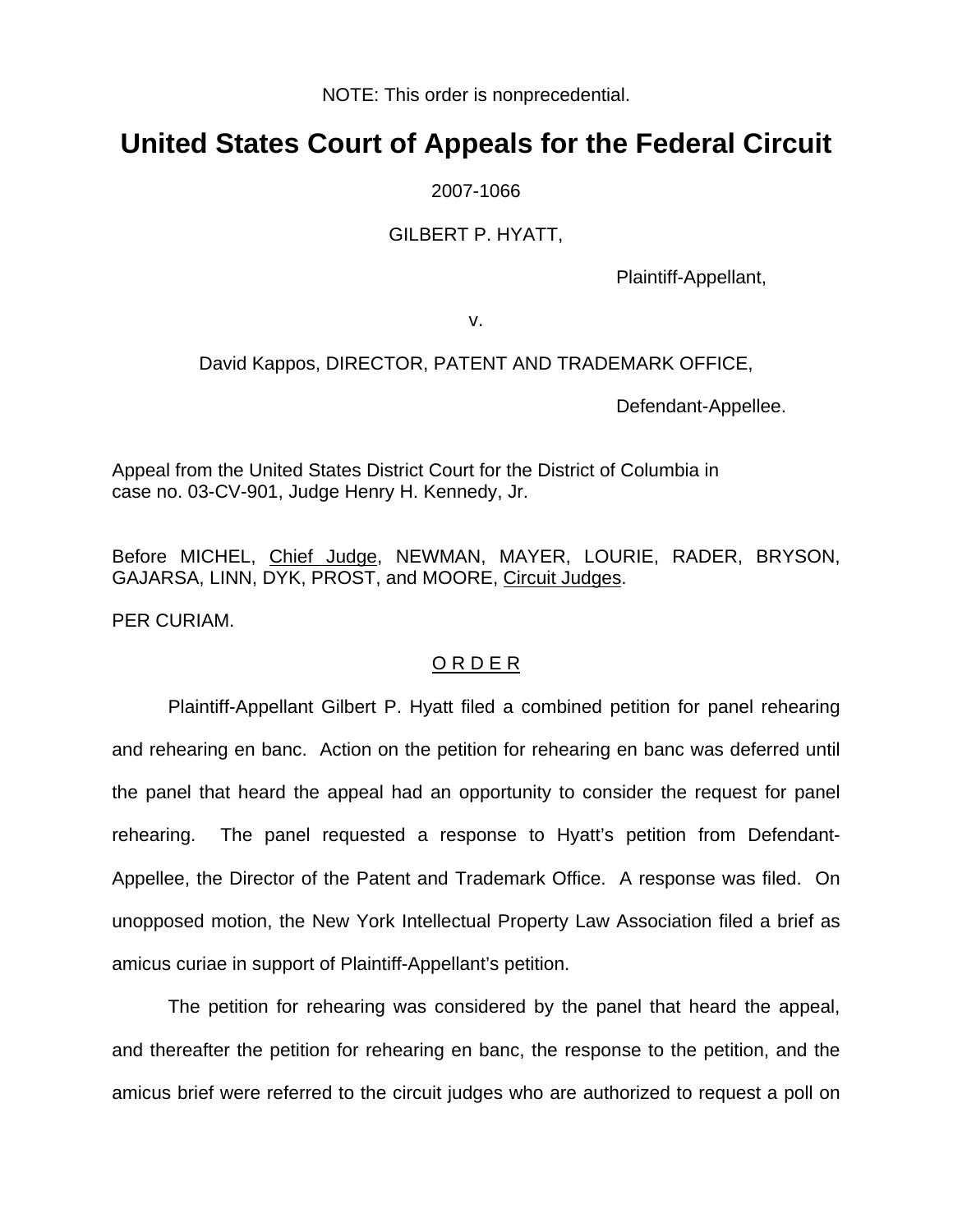whether to rehear the appeal en banc. A poll was requested and taken, and the court has decided that the appeal warrants en banc consideration.

Upon consideration thereof,

- IT IS ORDERED THAT:
- (1) The petition of Plaintiff-Appellant Gilbert P. Hyatt for panel rehearing is denied.
- (2) The petition of Plaintiff-Appellant Gilbert P. Hyatt for rehearing en banc is granted.
- (3) The court's August 11, 2009 opinion is vacated, and the appeal is reinstated.
- (4) The parties are requested to file new briefs addressing at least the following issues:
	- (a) Are there any limitations on the admissibility of evidence in section 145 proceedings? In particular—
		- (i) Does the Administrative Procedure Act require review on the agency record in proceedings pursuant to section 145?
		- (ii) Does section 145 provide for a de novo proceeding in the district court?
		- (iii) If section 145 does not provide for a de novo proceeding in the district court, what limitations exist on the presentation of new evidence before the district court?
	- (b) Did the district court properly exclude the Hyatt declaration?